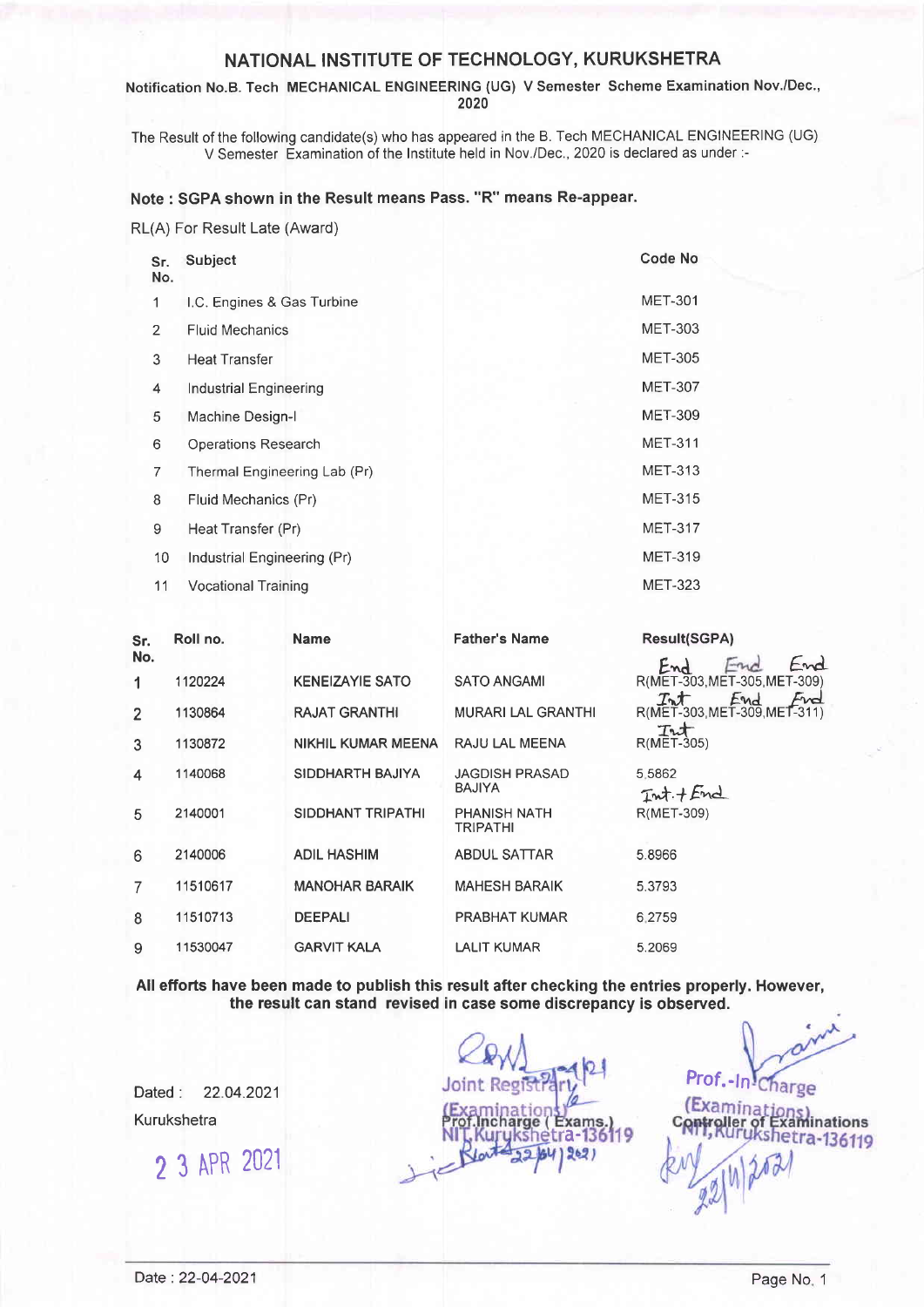# NATIONAL INSTITUTE OF TECHNOLOGY, KURUKSHETRA

Re-Appear Notification for Result of BACHELOR OF TECHNOLOGY V Semester , Mechanical Engineering examinations Nov/Dec -2020

The Result of the following candidates who appeared in BACHELOR OF TECHNOLOGY V Semester , Mechanical Engineering examination of this Institute held in Nov/Dec -2020 is declared as under:-

### Note: SGPA shown means Pass and "R" means Reappear

#### **RL(A)** For Result Late (Award)

| Sr. No.        | <b>Subjects</b>              | Code No.       |
|----------------|------------------------------|----------------|
|                | I.C. Engines & Gas Turbine   | <b>MET-301</b> |
| $\mathbf{2}$   | <b>Fluid Machines</b>        | <b>MET-303</b> |
| 3              | Heat Transfer                | <b>MET-305</b> |
| $\overline{4}$ | Industrial Engineering       | <b>MET-307</b> |
| 5              | Machine Design-1             | <b>MET-309</b> |
| 6              | Operations Research          | <b>MET-311</b> |
| 7              | Thermal Engineering Lab      | <b>MET-313</b> |
| 8              | Fluid Machines (Pr.)         | <b>MET-315</b> |
| 9              | Heat Transfer (Pr.)          | <b>MET-317</b> |
| 10             | Industrial Engineering (Pr.) | <b>MET-319</b> |
| $\mathbf{1}$   | <b>Vocational Training</b>   | <b>MET-323</b> |

| Sr. No.          | Roll No. | <b>Name</b>                    | <b>F</b> Name                                 | <b>SGPA</b>      |
|------------------|----------|--------------------------------|-----------------------------------------------|------------------|
|                  | 11610703 | ASHWANI SINGH                  | <b>SH. SATYAVEER SINGH</b>                    | 5.9310           |
| $+$ 2            | 11610723 | <b>MOHIT</b>                   | <b>SH. RAM JI DAS</b>                         | Re. MET-305(End) |
| 3                | 11630002 | <b>JANI SAGAR KAVINDRABHAI</b> | <b>SH. JANI KAVINDRA</b><br><b>PARAMODRAL</b> | 58966            |
| $\boldsymbol{4}$ | 11630033 | <b>JIGTHRIL KINLEY YOSSEL</b>  | <b>SH. YESHEY K TSHERING</b>                  | 6.2414           |
| 5                | 11630035 | <b>KSHITIJ GUPTA</b>           | SH. DILEEP KUMAR GUPTA                        | 6.1379           |

All efforts have been made to publish this result after checking the entries properly. However, the result can stand revised in case some discrepancy is observed.

2 3 APR 2021 Date: Kurukshetra

**Joint Registrar** (Examinations)

 $-21$ Prof. In Charge

(Examinations)

 $\frac{1}{22|4|200}$